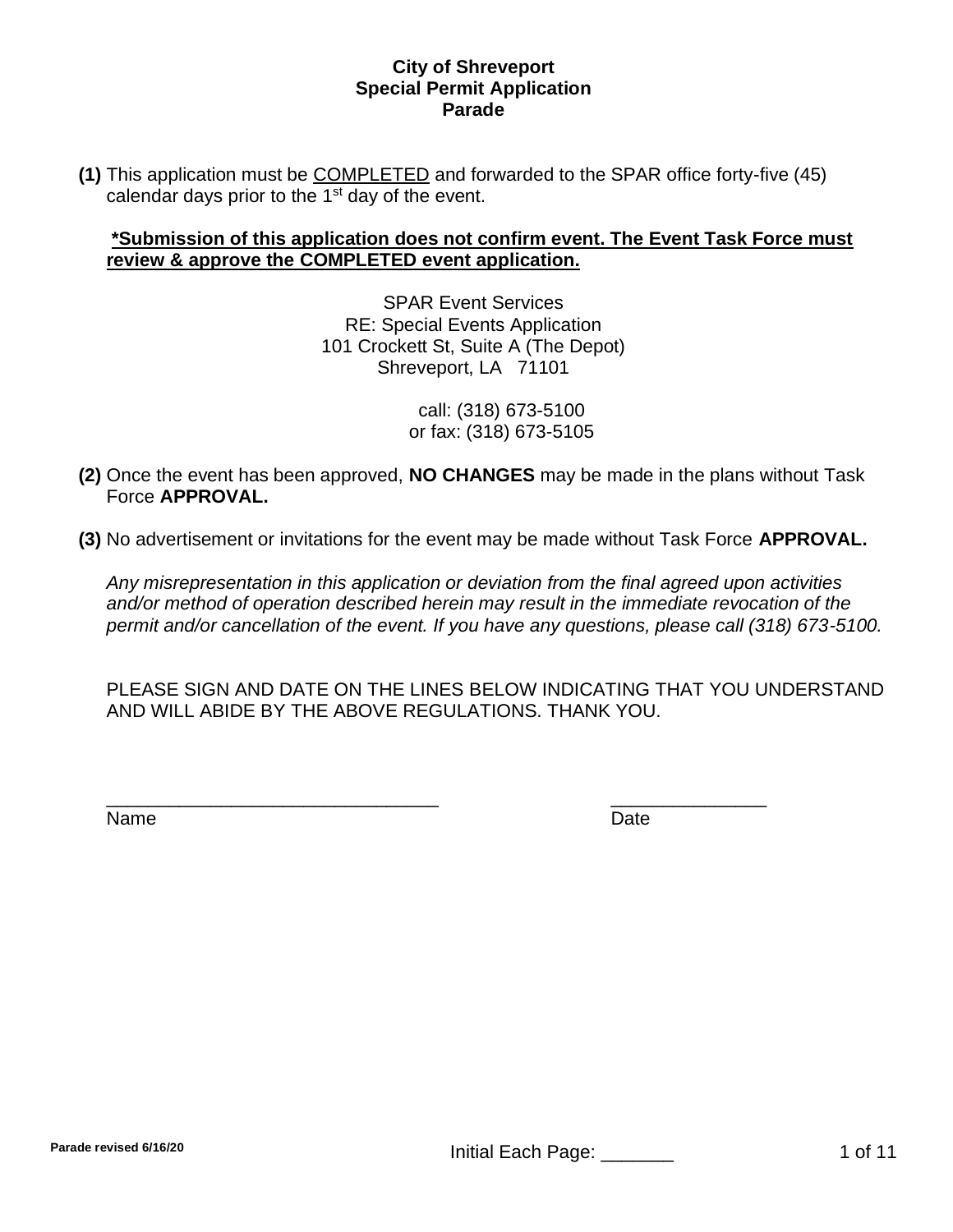| <b>EVENT INFORMATION</b>                                                                                                                                        | $\Box$ Public (anyone is invited) $\Box$ Private (select group of people invited)                                     |  |  |  |
|-----------------------------------------------------------------------------------------------------------------------------------------------------------------|-----------------------------------------------------------------------------------------------------------------------|--|--|--|
|                                                                                                                                                                 |                                                                                                                       |  |  |  |
| PLEASE INCLUDE A MAP of street/intersecting streets, and routes                                                                                                 |                                                                                                                       |  |  |  |
|                                                                                                                                                                 |                                                                                                                       |  |  |  |
| Detailed turn by turn/street by street                                                                                                                          | <u> 1989 - Johann John Stoff, deutscher Stoffen und der Stoffen und der Stoffen und der Stoffen und der Stoffen u</u> |  |  |  |
| Detailed staging area                                                                                                                                           | <u> 1989 - Johann Harry Harry Harry Harry Harry Harry Harry Harry Harry Harry Harry Harry Harry Harry Harry Harry</u> |  |  |  |
| Defined no throw zones                                                                                                                                          | <u> 1980 - Johann Stoff, amerikansk politiker (d. 1980)</u>                                                           |  |  |  |
| Defined parade start                                                                                                                                            | <u> 1980 - Johann Stoff, amerikansk politiker (d. 1980)</u>                                                           |  |  |  |
| Defined parade end                                                                                                                                              |                                                                                                                       |  |  |  |
| What is the return to staging area plan? Return to dens, clubs, etc?                                                                                            |                                                                                                                       |  |  |  |
| Requesting police transport for return? $\Box$ Yes $\Box$ No (This will be at the parade organizer's cost.)                                                     |                                                                                                                       |  |  |  |
|                                                                                                                                                                 |                                                                                                                       |  |  |  |
|                                                                                                                                                                 |                                                                                                                       |  |  |  |
|                                                                                                                                                                 |                                                                                                                       |  |  |  |
|                                                                                                                                                                 |                                                                                                                       |  |  |  |
|                                                                                                                                                                 |                                                                                                                       |  |  |  |
|                                                                                                                                                                 |                                                                                                                       |  |  |  |
| Producing Organization (If Applicable) Manual According to the Contract of Application of Application (If Applicable)<br>**Must match the insurance certificate |                                                                                                                       |  |  |  |
| Mailing Address: _________________________________City: _________________State: _____ Zip: ______                                                               |                                                                                                                       |  |  |  |
| Phone: Day ___________________ Evening: _______________ Cell: __________________ Fax: ___________________                                                       |                                                                                                                       |  |  |  |
|                                                                                                                                                                 |                                                                                                                       |  |  |  |
|                                                                                                                                                                 |                                                                                                                       |  |  |  |
| Time Frame:                                                                                                                                                     |                                                                                                                       |  |  |  |
| Staging Area start time: ________________                                                                                                                       |                                                                                                                       |  |  |  |
| Parade rolls: Start Time _______________                                                                                                                        |                                                                                                                       |  |  |  |
| Estimated time to finish the route: _______________                                                                                                             |                                                                                                                       |  |  |  |
| Effected streets will be closed starting at least 1 hour prior to parade rolls.                                                                                 |                                                                                                                       |  |  |  |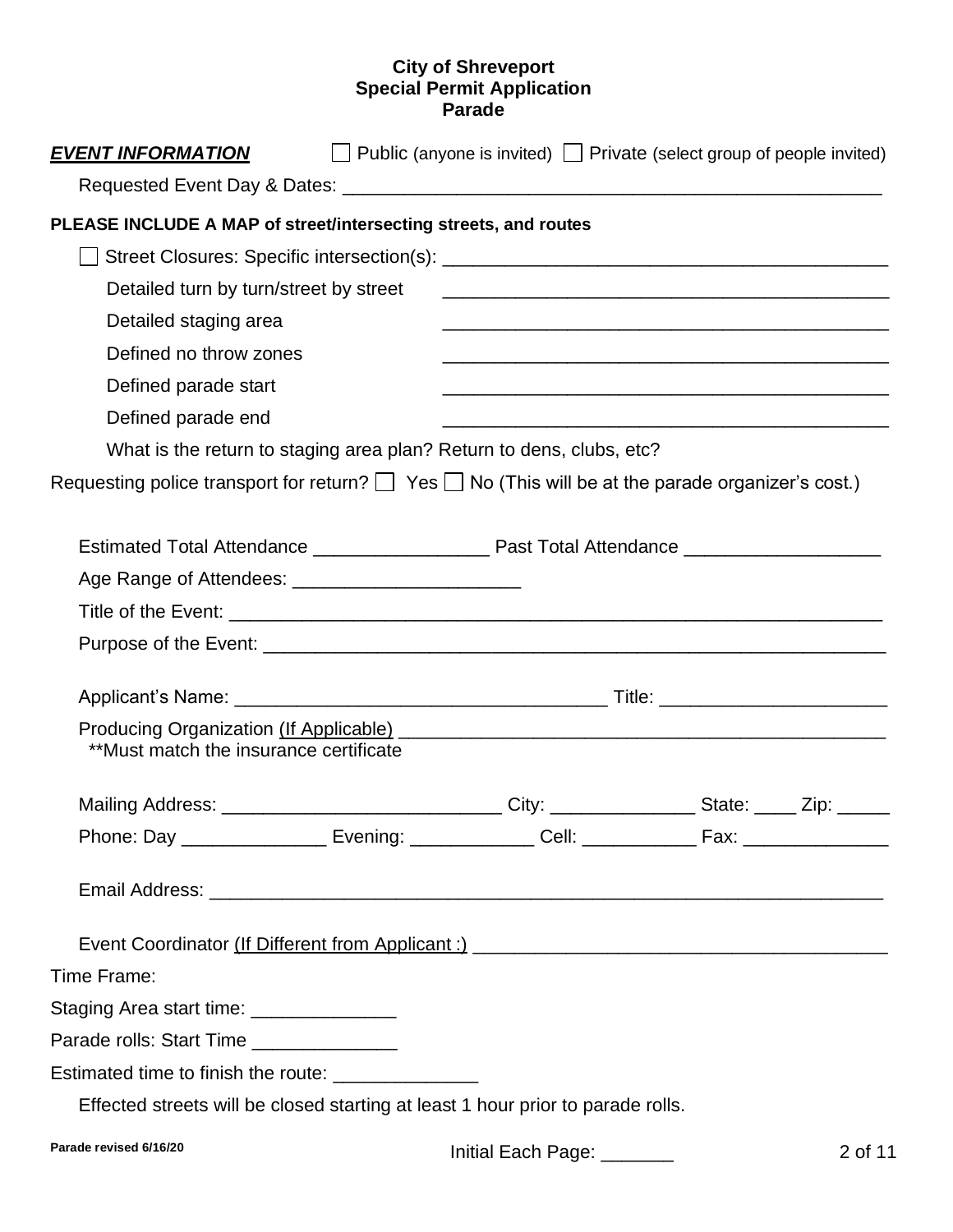| Parade Participants:                                                                                                                        |                                                    |                            |  |  |
|---------------------------------------------------------------------------------------------------------------------------------------------|----------------------------------------------------|----------------------------|--|--|
|                                                                                                                                             | What is your maximum entry? _                      |                            |  |  |
|                                                                                                                                             | Cars? Trucks?                                      | $Yes \Box No$              |  |  |
|                                                                                                                                             | Boats? RVs?                                        | Yes <br>No                 |  |  |
|                                                                                                                                             | Floats:                                            | Yes  <br>$\blacksquare$ No |  |  |
|                                                                                                                                             | Trailers:                                          | $\Box$ No<br>Yes           |  |  |
|                                                                                                                                             | <b>Walking/Dancing Groups:</b>                     | $Yes \Box No$              |  |  |
|                                                                                                                                             | Horse groups:                                      | Yes  <br>No                |  |  |
|                                                                                                                                             | Motorcycles (Groups):                              | $Yes \Box No$              |  |  |
|                                                                                                                                             | How many participants in a motorcycle group? _____ |                            |  |  |
|                                                                                                                                             | Other motorized entries:                           |                            |  |  |
| Describe:                                                                                                                                   |                                                    |                            |  |  |
|                                                                                                                                             |                                                    |                            |  |  |
|                                                                                                                                             | Other non-motorized entries                        |                            |  |  |
| Describe:                                                                                                                                   |                                                    |                            |  |  |
|                                                                                                                                             |                                                    |                            |  |  |
|                                                                                                                                             |                                                    |                            |  |  |
| Will walkers be used alongside the Floats, Trailers, etc<br>$Yes \mid \mid No$<br>Walkers are required to have bright colored safety vests. |                                                    |                            |  |  |
|                                                                                                                                             |                                                    |                            |  |  |

Parade Rules for parade organizers and participants: No short throws.

No throw zones are in turns, under railroad trestles/bridges.

Parade organizers are responsible for signage for citizens attending their parade.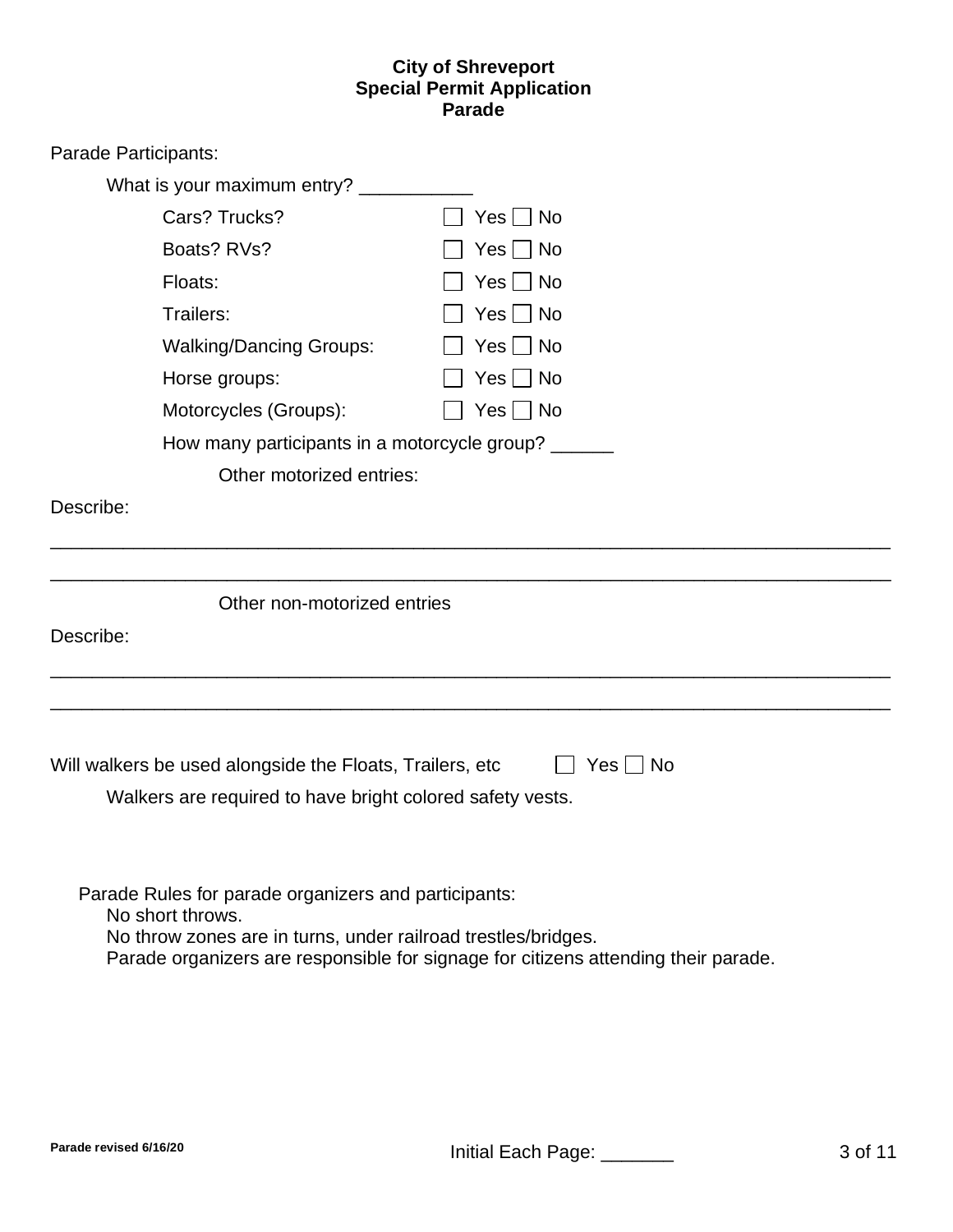## **Please provide detailed lineup due no later then 10 days prior to parade rolls date.**

| Drivers List required to the SPD Special Events department no later than 10 days prior to parade |  |  |
|--------------------------------------------------------------------------------------------------|--|--|
| rolls date.                                                                                      |  |  |

Drivers are subject to breathalyzer, prior and during parade.

Drivers meetings are suggested and a representative of the Event Task Force can be

requested to attend to represent the City of Shreveport.

Line up must contain type of entry (such as horses, float, walkers, etc)

| Will you be using tents? $\Box$ Yes $\Box$ No                                                                                                                                                    | Will the tent have sides? $\Box$ Yes $\Box$ No |
|--------------------------------------------------------------------------------------------------------------------------------------------------------------------------------------------------|------------------------------------------------|
| Private Pop Up tents? $\Box$ Yes $\Box$ No                                                                                                                                                       | If yes, how many sides: _______                |
| OR Contracted tent company? $\Box$ Yes $\Box$ No                                                                                                                                                 |                                                |
|                                                                                                                                                                                                  |                                                |
| Will there be Fireworks or Pyrotechnics? Some Yes No                                                                                                                                             |                                                |
|                                                                                                                                                                                                  |                                                |
| Describe the pyrotechnics:<br>Shreveport Fire Dept Fire Prevention office must be contacted at minimum of 30 days prior.<br>State Fire Marshal office may also be required.                      |                                                |
| Will a generator be used for power?<br>    Yes     No                                                                                                                                            |                                                |
| Please remember you can not refuel during event.                                                                                                                                                 |                                                |
| The generator must be off for at least 1 hour prior to refueling                                                                                                                                 |                                                |
| The generator must be safe from public as well as spare gasoline/diesel.                                                                                                                         |                                                |
| Fire extinguishers are required to be within reaching distance of generator at all times                                                                                                         |                                                |
| Concessions or Food Vendors including Food Trucks (Please make sure each food vendor has<br>a certificate of liability insurance)<br>Describe each vendor (attach additional sheet if necessary) |                                                |
|                                                                                                                                                                                                  |                                                |
|                                                                                                                                                                                                  |                                                |
|                                                                                                                                                                                                  |                                                |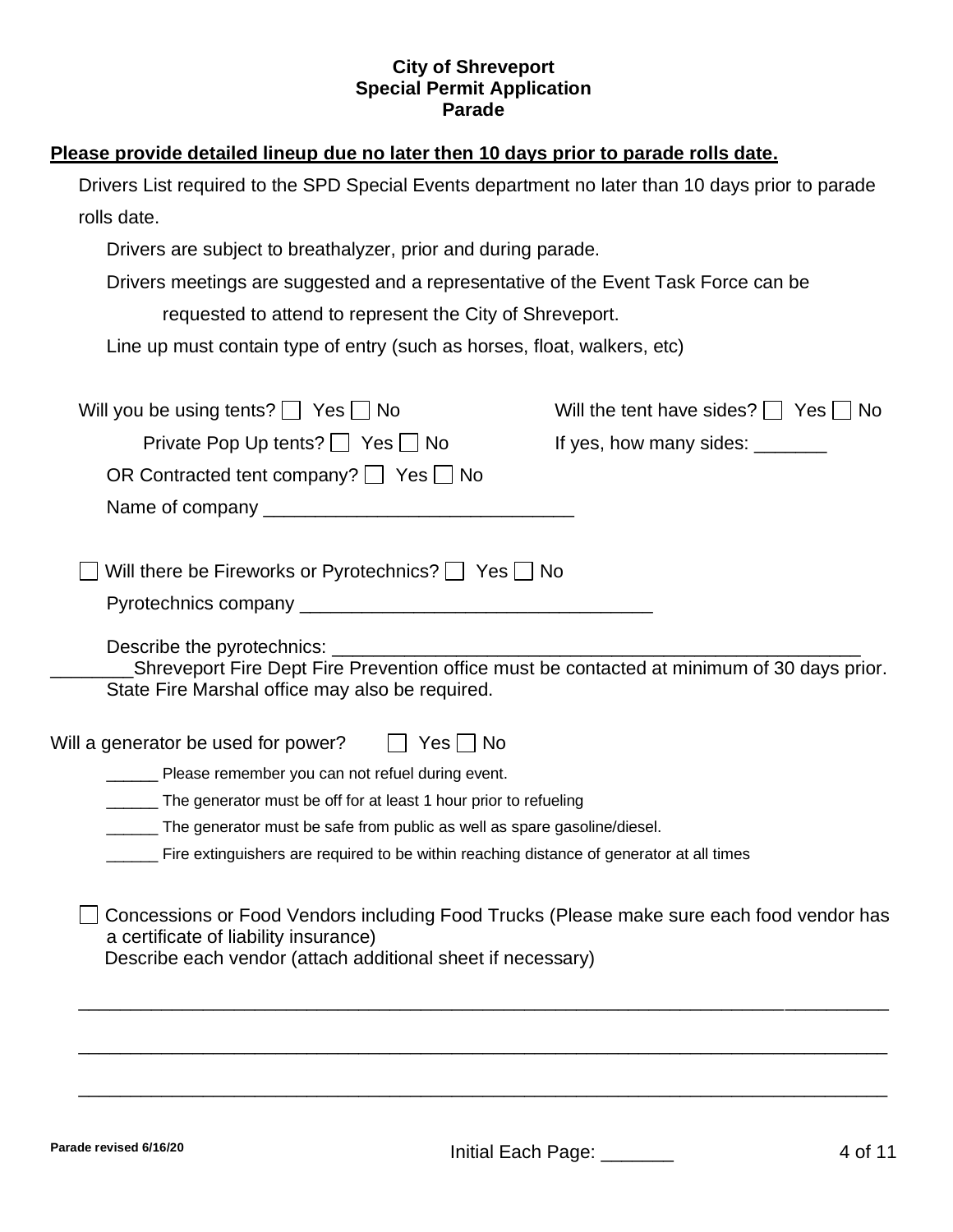**Please initial**:\_\_\_\_\_\_\_Anyone selling outside of their place of business, at the parade, must contact City of Shreveport Finance/Revenue Compliance Department regarding Vendor permits (318) 673-5585.

Will Alcohol be allowed at this parade? Either by parade participants or citizens  $\Box$  Yes  $\Box$  No Permits may be required as well as City Legislation

## *COST ASSOCIATED WITH EVENT WILL BE BILLED TO APPLICANT / PRODUCING ORGANIZATION*

All costs associated with your event including electrician, trash removal, event clean up including bathrooms, by SPAR employees, will be the responsibility of the event applicant. An estimate of the cost will be made available before the contract is signed. Call Event Services for estimates at (318) 673-5100. Phone number to Department of Public Works / Streets & Drainage Dept: (318) 673-6330.

Damage to City Property will be assessed and billed accordingly.

\_\_\_\_\_\_\_\_\_\_\_\_\_\_\_\_\_\_\_\_\_\_\_\_\_\_\_\_\_\_\_\_\_\_\_\_\_\_\_\_\_\_\_\_\_\_\_\_\_\_\_\_\_\_\_\_\_\_\_\_\_\_\_\_\_\_\_\_\_\_\_\_\_\_\_\_\_\_\_\_\_ \_\_\_\_\_\_\_\_\_\_\_\_\_\_\_\_\_\_\_\_\_\_\_\_\_\_\_\_\_\_\_\_\_\_\_\_\_\_\_\_\_\_\_\_\_\_\_\_\_\_\_\_\_\_\_\_\_\_\_\_\_\_\_\_\_\_\_\_\_\_\_\_\_\_\_\_\_\_\_\_\_ \_\_\_\_\_\_\_\_\_\_\_\_\_\_\_\_\_\_\_\_\_\_\_\_\_\_\_\_\_\_\_\_\_\_\_\_\_\_\_\_\_\_\_\_\_\_\_\_\_\_\_\_\_\_\_\_\_\_\_\_\_\_\_\_\_\_\_\_\_\_\_\_\_\_\_\_\_\_\_\_\_

\_\_\_\_\_\_\_\_\_\_\_\_\_\_\_\_\_\_\_\_\_\_\_\_\_\_\_\_\_\_\_\_\_\_\_\_\_\_\_\_\_\_\_\_\_\_\_\_\_\_\_\_\_\_\_\_\_\_\_\_\_\_\_\_\_\_\_\_\_\_\_\_\_\_\_\_\_\_\_\_\_ \_\_\_\_\_\_\_\_\_\_\_\_\_\_\_\_\_\_\_\_\_\_\_\_\_\_\_\_\_\_\_\_\_\_\_\_\_\_\_\_\_\_\_\_\_\_\_\_\_\_\_\_\_\_\_\_\_\_\_\_\_\_\_\_\_\_\_\_\_\_\_\_\_\_\_\_\_\_\_\_\_ \_\_\_\_\_\_\_\_\_\_\_\_\_\_\_\_\_\_\_\_\_\_\_\_\_\_\_\_\_\_\_\_\_\_\_\_\_\_\_\_\_\_\_\_\_\_\_\_\_\_\_\_\_\_\_\_\_\_\_\_\_\_\_\_\_\_\_\_\_\_\_\_\_\_\_\_\_\_\_\_\_

What are your restroom options for the public? Please describe:

Parade clean-up plan? Please describe:

## *SAFETY PROCEDURES*

**The cost of security is the responsibility of the applicant.** The number and type will be determined by the Chief of Police or his designee. A labor cost will be provided by the Shreveport Police Department by calling (318) 673-6945 or (318) 673-6946.

**The requirements of having EMS** (318) 673-6720 or **Fire Prevention/Firefighters/Fire Trucks** (318) 673-6740 on site will be evaluated and made on the basis of each event by the City of Shreveport Task Force Committee.

**Please initial:** Participants are subject to inspection by the Shreveport Fire Department Fire Prevention Division. Please contact to schedule inspection. (318) 673-6740.

**Applicant is responsible for contacting the Shreveport Police Department and/or the Shreveport Fire Department at least two (2) weeks prior to the event.**

**Please initial**:\_\_\_\_\_\_\_To Reserve a firetruck in your parade, the applicant is responsible for calling and scheduling with the Fire Chief or his designee. (318) 673-6650.

**Please initial:** Event Task Force may require safety measures for the public along the parade route.

**Parade revised 6/16/20** Initial Each Page: \_\_\_\_\_\_\_ 5 of 11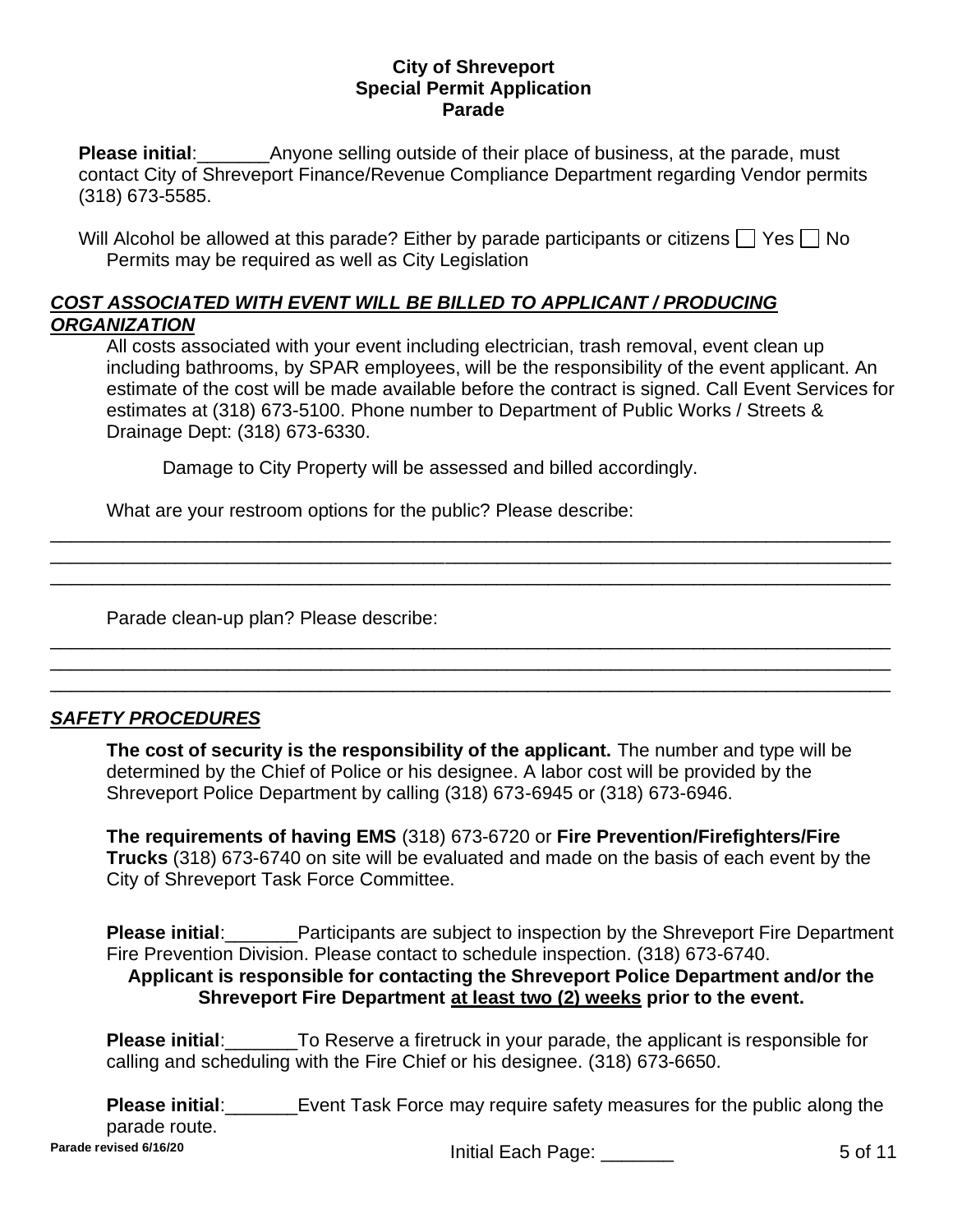## *ADVERTISING OR INVITATIONS*

## **Please provide a copy of all advertising, programs, invitations, etc**

No advertisement or invitations for the event may be made without **PRIOR APPROVAL** from the Task Force.

Please describe the type of promotion you will be using:

|          | □ TV □ Radio □ Poster □ Billboard □ City Calendar □ Flyer □ Newspaper □ Invitations |               |  |
|----------|-------------------------------------------------------------------------------------|---------------|--|
| Website: | Social Media:                                                                       | $\Box$ Other: |  |

\_\_\_\_\_\_\_\_\_\_\_\_\_\_\_\_\_\_\_\_\_\_\_\_\_\_\_\_\_\_\_\_\_\_\_\_\_\_\_\_\_\_\_\_\_\_\_\_\_\_\_\_\_\_\_\_\_\_\_\_\_\_\_\_\_\_\_\_\_\_\_\_\_

Contact name & phone number to be used for public information:

Parade Rules that need to be released to the public:

No glass bottles or containers are allowed on the parade route

No one may cross parade barricades during the parade.

No animals allowed within 200 yards of parade route, except animals that are in secured yards of residents living along the parade route & service animals.

No dangerous objects or silly string

No one may throw anything at a parade float

Large flags or banners are not allowed within 50 feet of the parade route.

No underage possession of alcohol. Violators will be arrested.

No public nudity will be tolerated. Violators will be arrested.

No ATV's, side by side, dirt bikes, or any other motorized recreational vehicles are allowed on any public property along the parade route, this includes the grassy areas along Clyde Fant Memorial Parkway and city streets. Violators will be subject to citation, arrest, and towing of the vehicle.

## Safety Tips:

• Do not leave children unattended! Designate a meeting place in the event you find yourself accidentally separated from your children or other family members/friends.

- Do not fight or struggle over beads.
- Keep a safe distance from the floats.
- Leave valuables at home and secure your vehicles. Keep your keys secured.
- Do not take purses or wallets to parades. Keep money, keys, and identification secured on your person.
- Extinguish hot coals after cooking. Do not dump hot coals on the grass.
- Obey all traffic signs and directions from officers.

Please exercise good common sense and treat others respectfully and in a manner you would want to be treated.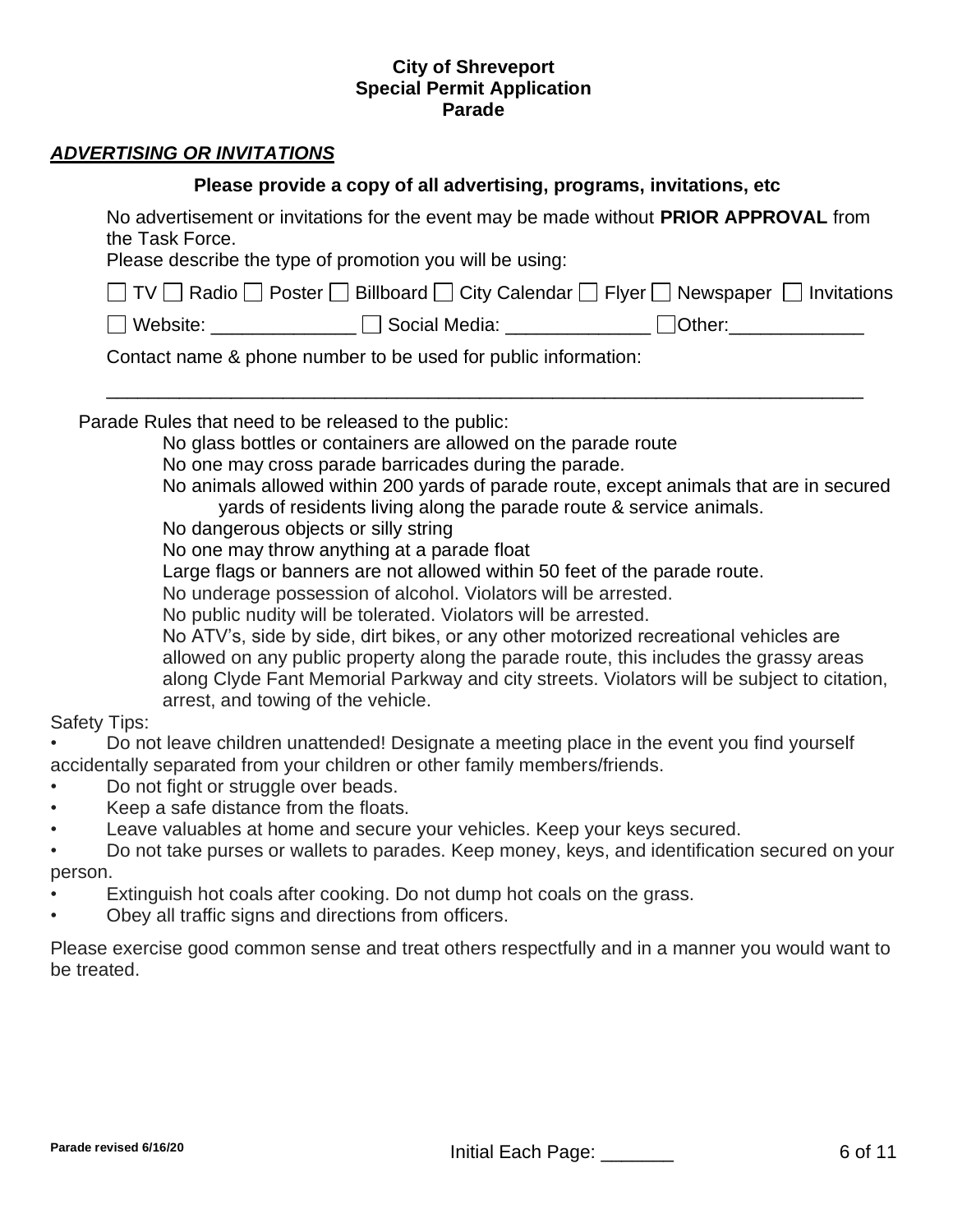## *MEDIA*

| Will the media broadcast the event? $\Box$ Yes $\Box$ No |  |
|----------------------------------------------------------|--|
|                                                          |  |
| What are their electrical needs?                         |  |
| Broadcast layout?                                        |  |
| Broadcast time?                                          |  |

## *PARKING PLANS*

A parking plan is required with each permit. Streets cannot be blocked from emergency parking. Where are the overflow cars going to park? What are you publicizing for overflow parking? Please submit advertisement of overflow parking.

Please submit a flyer that is placed at the neighbor's door regarding overflow cars being parked on the street. With the flyer, must include your public phone number as well as SPAR Event Services (318) 673-5100 for complaints.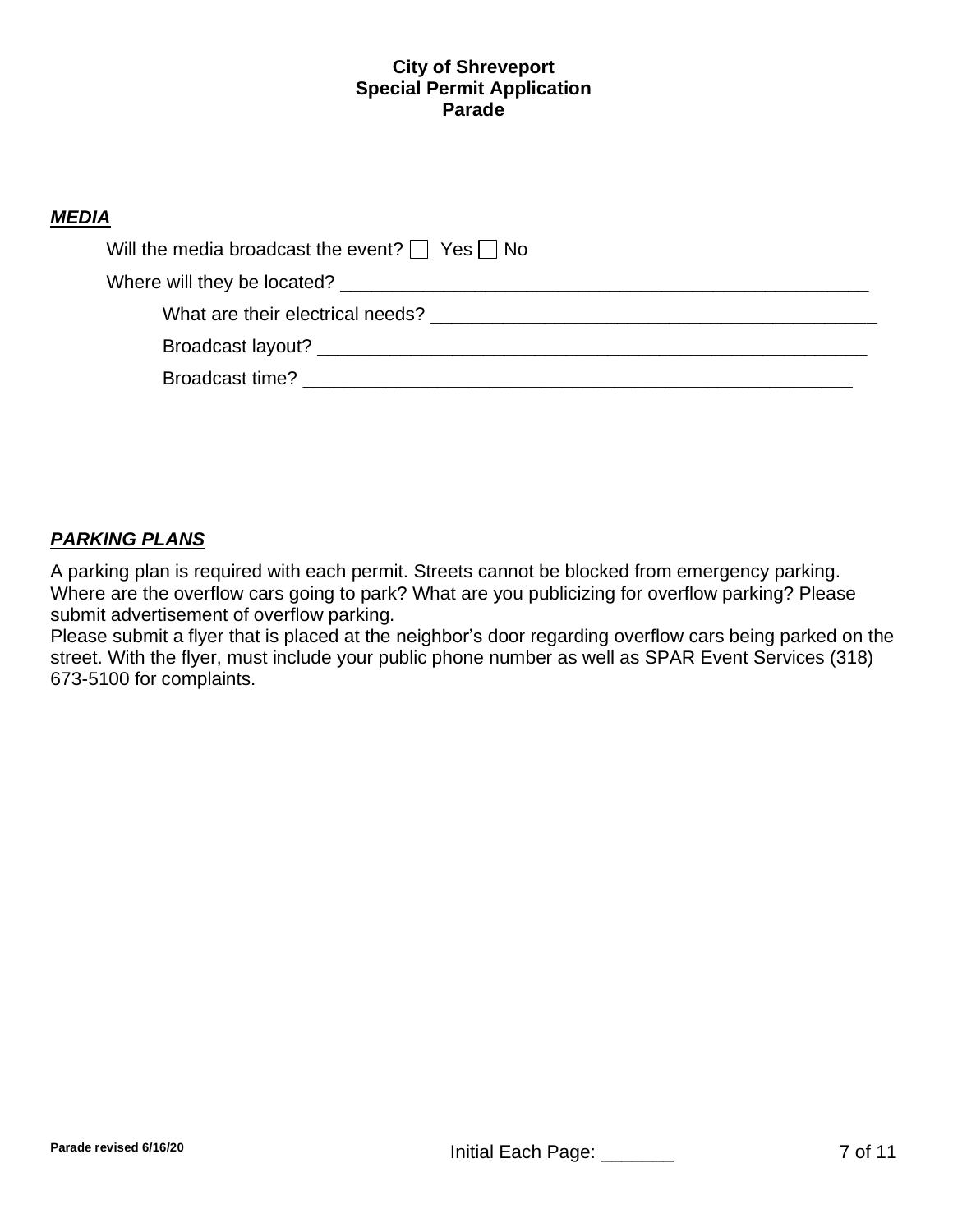## *INSURANCE REQUIREMENTS:*

For the application to be approved, the applicant must submit a City-Approved Certificate of Liability Insurance naming the City of Shreveport as the additional insured. The Certificate must have the City of Shreveport as the certificate holder. **The Insured must match the Producing Organization or Applicant's Name and information.** The Certificate of insurance must be submitted with this permit application. The time limit on the policy must include set-up and takedown times, as well as the time of the event. The beginning of the set-up is to include deliveries prior to the event date, such as tents, flowers, decorations, portable toilets, etc. User's insurance is to be written by companies licensed to do business in the State of Louisiana at the time the policies are issued and should be written by companies with A.M. Best ratings of B+VII or better. The Applicant will, at his/her own expense, provide and maintain certain insurance in full force and effect at all times during the term of the agreement. Such insurance, at a minimum, must include the following coverage's and limits of liability.

- a) **Commercial General Liability Insurance (CGL)** in the amount not less than a combined single amount (each occurrence) of \$1,000,000 (One Million) and a general aggregate of \$2,000,000 (Two Million). The policy should be endorsed to name the City and the property owner as additional insured. The policy should contain the following endorsements in favor of the Owner:
	- **a. Waiver of Subrogation Endorsement**
	- **b. Thirty (30) day notice of Cancellation Endorsement**
	- **c. Additional Insured Endorsement Naming City of Shreveport**
- b) The CGL policy must be endorsed to remove the liquor liability exclusion contained in the policy if the contractor intends to allow the sale, serving, or consumption of alcoholic beverages at the event. Host Liquor Liability is required if not already in the policy.
- c) Insurance types, limits, & prices are subject to change, depending on the type of event.
- d) **Worker's Compensation Insurance** as required by laws of the State of Louisiana and Employer's Liability Insurance in a minimum amount of \$1,000,000 (one million). The policy should contain the following endorsements in favor of the Owner:
	- **a. Waiver of Subrogation Endorsement**
	- **b. Thirty (30) day notice of Cancellation Endorsement**
	- **c. Additional Insured Endorsement Naming City of Shreveport**
- e) **Business Automobile Liability Coverage** will protect against all claims for bodily injury or property damage, covering all owned, non-owned, and hired vehicles used in connection with the work including loading and unloading with minimum limits of \$100,000 (One Hundred Thousand) per person and \$300,000 (Three Hundred Thousand) per accident. The policy should contain the following endorsements in favor of the Owner:
	- **a. Waiver of Subrogation Endorsement**
	- **b. Thirty (30) day notice of Cancellation Endorsement**
	- **c. Additional Insured Endorsement Naming City of Shreveport**

## **f) NO SUBSITUTIONS OR CHANGES TO INSURANCE REQUIREMENTS WILL BE ALLOWED UNLESS APPROVED BY THE CITY OF SHREVEPORT, RISK MANAGER.** Current Risk Manager: Evelyn Kelly, (318) 673-5540.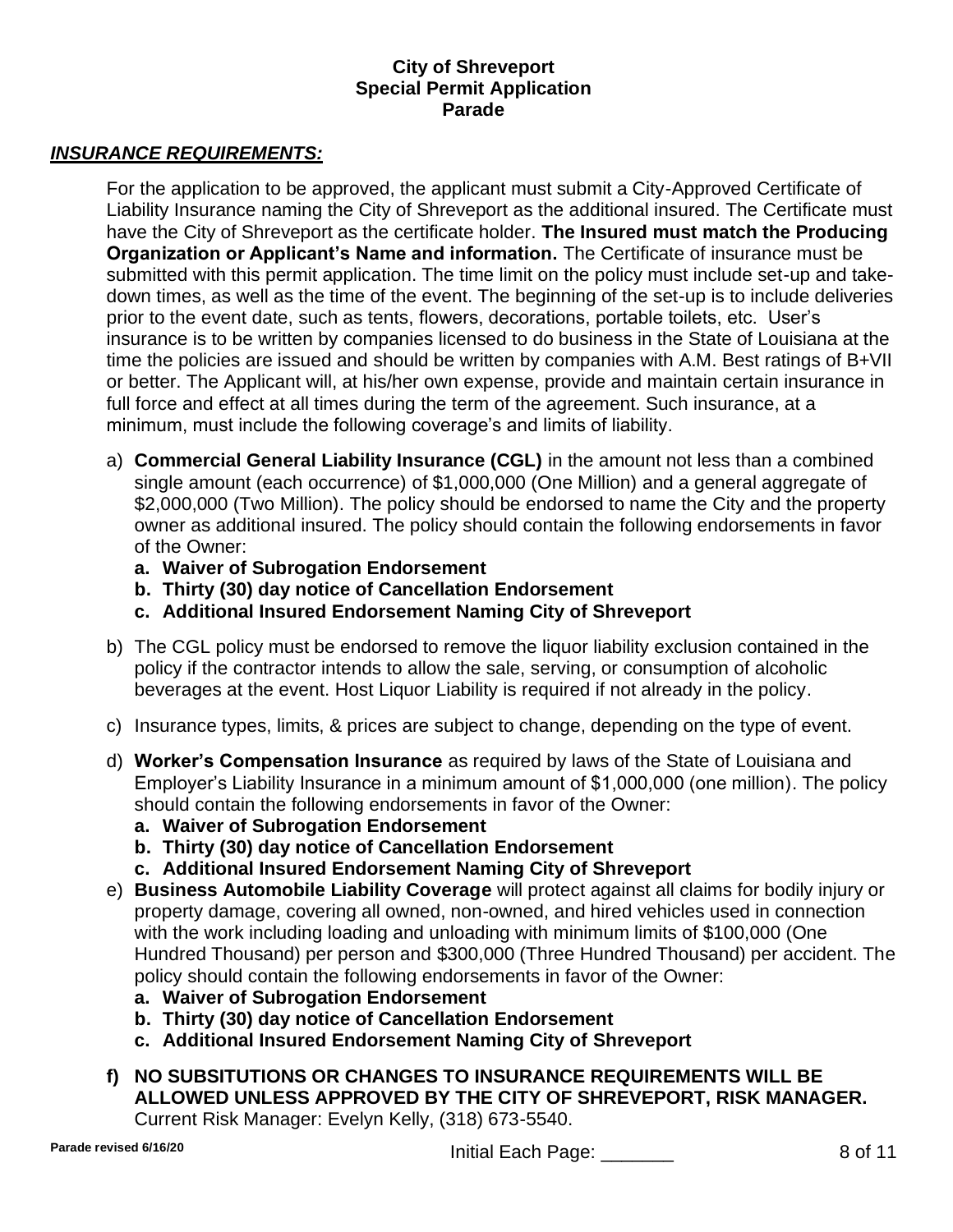#### *HOLD HARMLESS CLAUSE*

Applicants (Organizations/Applicant) will indemnify, defend and hold harmless the City of Shreveport, its agents, its employees and authorized volunteers from and against all claims, damages, losses and expenses, including attorney's fees, arising out of the permitted activity or conduct of permittee's operation of the event if such claim (1) is attributable to personal injury, bodily injury, disease or death or injury to or destruction of property, including the loss of uses there from and (2) is not caused by any negligent act or omission of willful misconduct of the City of Shreveport or its employees acting within the scope of their employment.

The City of Shreveport shall not be liable for Applicants' inability to hold the permitted activity for any reason including, but not limited to, catastrophe, act of war, civil disturbance, global pandemic, public health emergency, act of God or similar contingency beyond the reasonable control of the City of Shreveport. Applicants shall take all such measures as may be necessary to develop contingency plans to mitigate any disruption for such permitted activity. Applicants will indemnify, defend and hold harmless the City of Shreveport, its agents, its employees and authorized volunteers from and against all claims, damages, losses and expenses, including attorney's fees, arising out of the Applicants' inability to hold the permitted activity.

#### *APPLICANT STATMENT*

I, the undersigned, do attest that the information provided is true and correct to the best of my knowledge. If any part of this application IS NOT TRUE, then the application WILL BE REJECTED and/or the contract WILL BE VOIDED. I understand that it is my responsibility to ensure compliance with the following:

- a) The observance of all applicable laws and ordinances;
- b) Any stipulations or restrictions of the permit;
- c) The applicant will assume any and all liabilities that may arise by the permitted activity as noted in the above Hold Harmless Clause; and
- d) Applicant will notify the Division Manager of Event Services, (Catherine Kennedy) or designee, in writing if any of the information given in this application changes **ten (10) days prior to the first day of the event.**

\_\_\_\_\_\_\_\_\_\_\_\_\_\_\_\_\_\_\_\_\_\_\_\_\_\_\_\_\_\_\_\_ Signature of Person Requesting Permit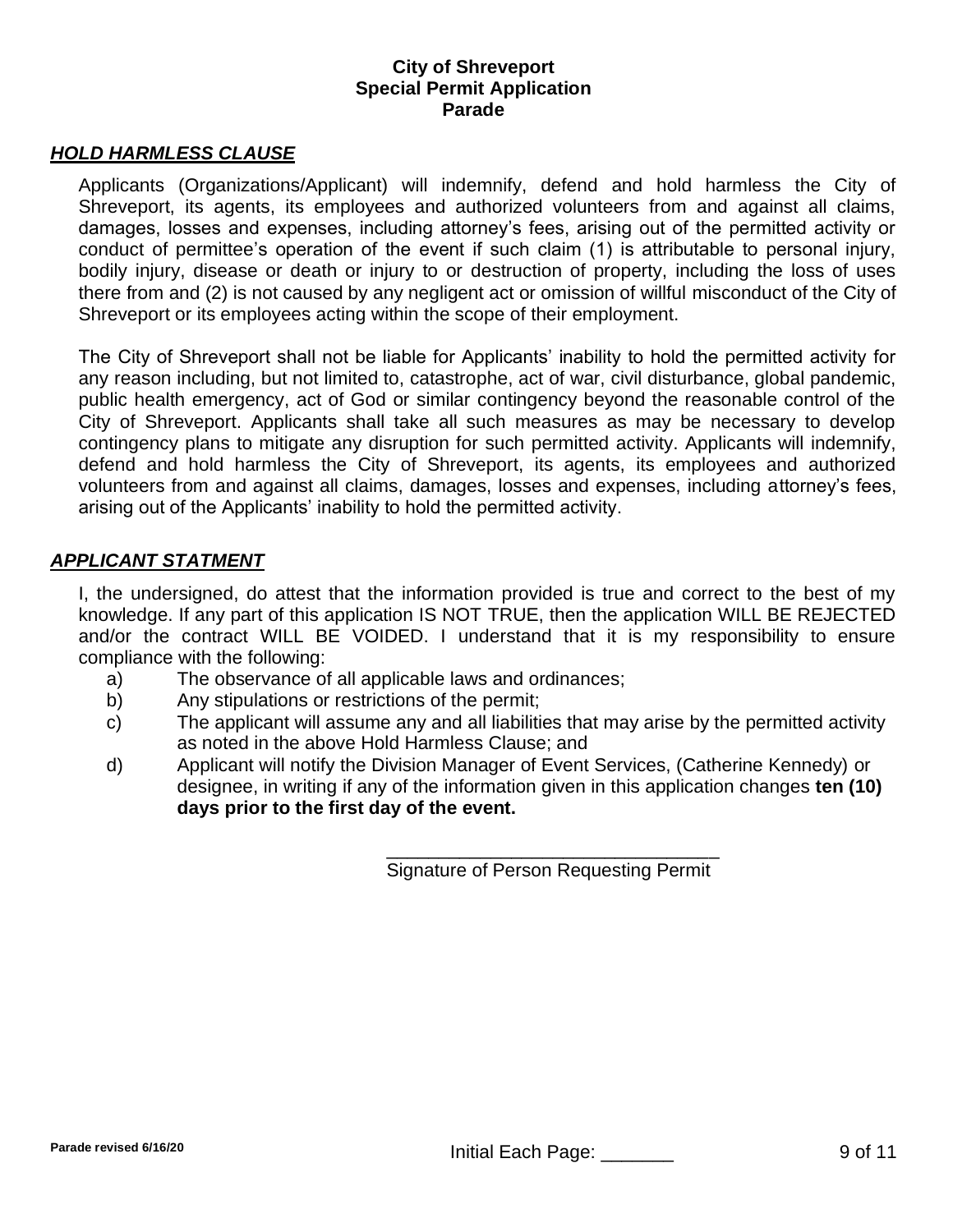| FOR OFFICE USE ONLY: EVENT INFORMATION                                                                                                                                                                                               |             |                     |        |  |
|--------------------------------------------------------------------------------------------------------------------------------------------------------------------------------------------------------------------------------------|-------------|---------------------|--------|--|
|                                                                                                                                                                                                                                      |             |                     |        |  |
| Title of the Event: <u>the contract of the Event of the State of the Event of the State of the Contract of the Contract of the Contract of the Contract of the Contract of the Contract of the Contract of the Contract of the C</u> |             |                     |        |  |
|                                                                                                                                                                                                                                      |             |                     |        |  |
| <b>EVENT TASK FORCE</b>                                                                                                                                                                                                              | <b>DATE</b> | <b>APPROVED BY:</b> | Notes: |  |
| <b>Traffic Engineering</b>                                                                                                                                                                                                           |             |                     |        |  |
| <b>Sportran</b>                                                                                                                                                                                                                      |             |                     |        |  |
| <b>Shreveport Police</b>                                                                                                                                                                                                             |             |                     |        |  |
| <b>Shreveport Fire Prevention</b>                                                                                                                                                                                                    |             |                     |        |  |
| <b>Shreveport Fire/EMS</b>                                                                                                                                                                                                           |             |                     |        |  |
| <b>Risk Management</b>                                                                                                                                                                                                               |             |                     |        |  |
| <b>SPAR Maintenance</b>                                                                                                                                                                                                              |             |                     |        |  |
| <b>SPAR Event Coordinator</b>                                                                                                                                                                                                        |             |                     |        |  |
| <b>Division Manager</b>                                                                                                                                                                                                              |             |                     |        |  |
| <b>Notes:</b>                                                                                                                                                                                                                        |             |                     |        |  |
|                                                                                                                                                                                                                                      |             |                     |        |  |
|                                                                                                                                                                                                                                      |             |                     |        |  |